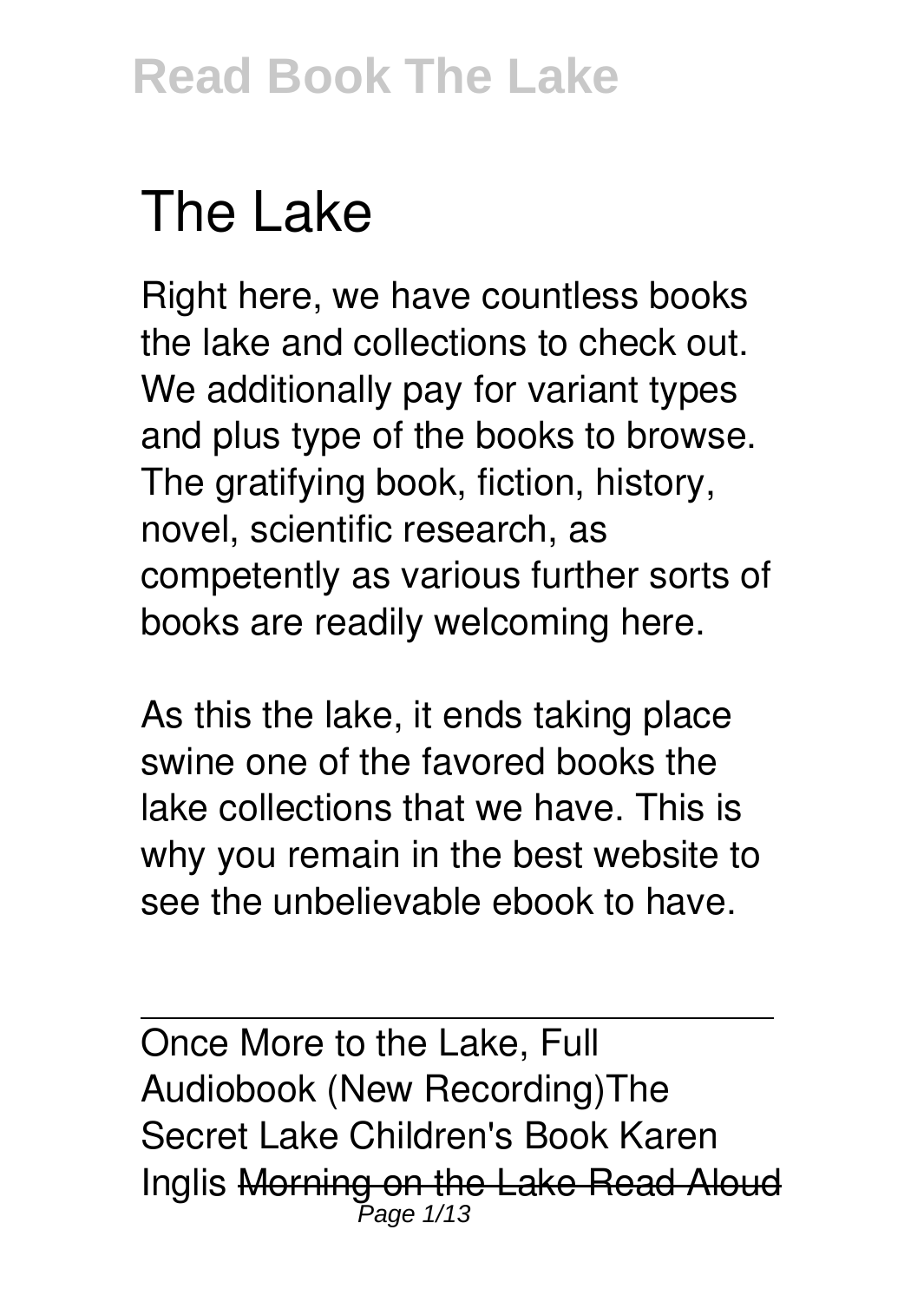*Pregnancy Update, Nausea \u0026 Exhaustion! The Lady of the Lake (The Witcher 5) Andrzej Sapkowski Audiobook The Lady of the Lake Audiobook #1 by Andrzej Sapkowski* The Lake of Souls - The Saga of Darren Shan The Lady of the Lake 2 (The Witcher 5) Andrzej Sapkowski Audiobook [EXCLUSIVE FIRST INTERVIEW] Dr. Michael Lake [NEW BOOK] The Kingdom Priesthood - 07.08.2020 The Lady in the Lake by Raymond Chandler The Witcher - Story after The Lady of the Lake Kate Morton reading chapter 1 of The Lake House The Witcher- The Lady of the Lake- Detailed Synopsis (Part 1) The Lake That Never Gives Up Her Dead Kate Morton tells us about her new book The Lake House! Witcher - What Really Happened?

Dr. Michael Lake \u0026 Rabbi Walker Page 2/13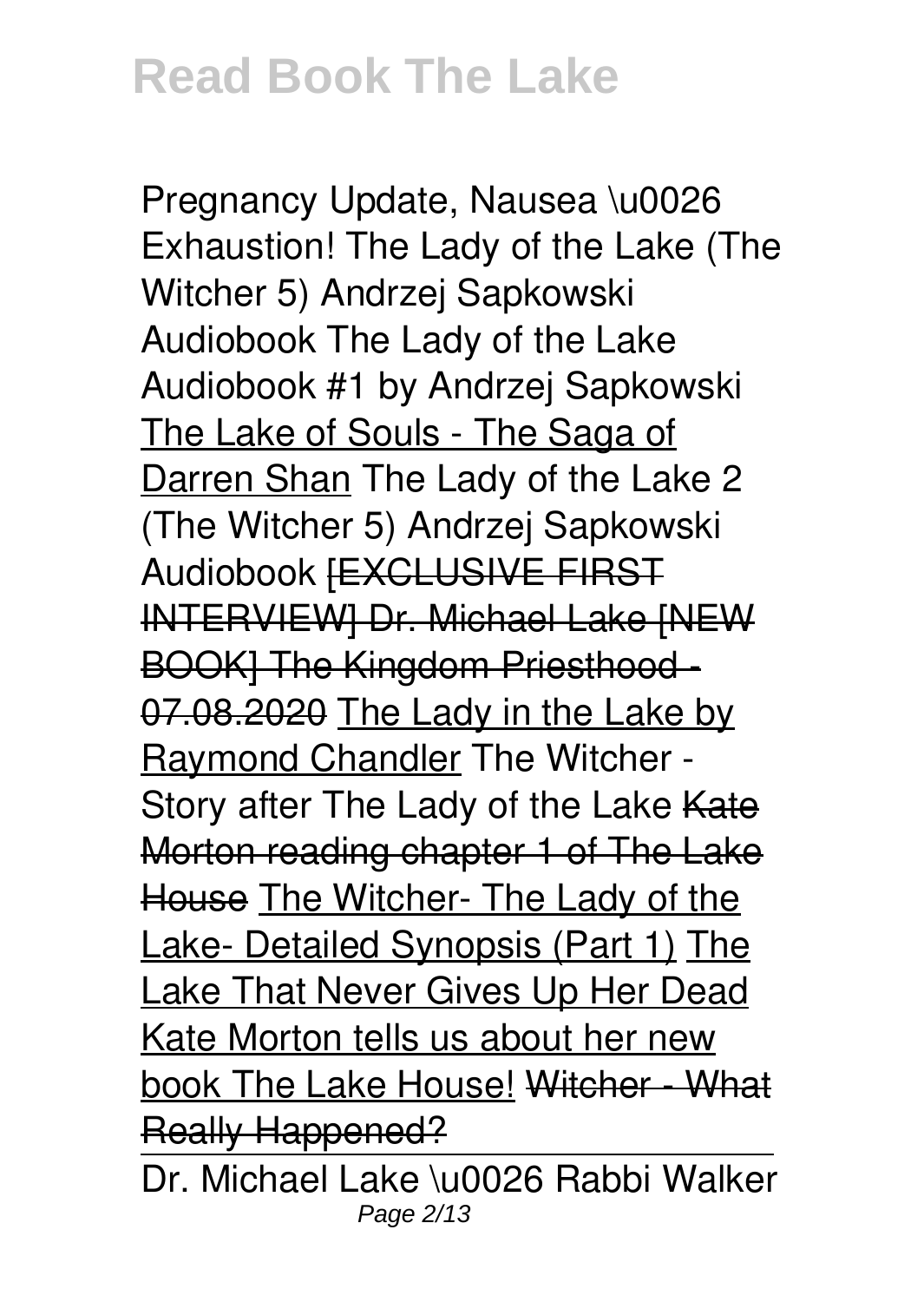discuss his book The Kingdom Priesthood**James Embarrasses Himself in Book Quiz w/ Lake Bell \u0026 Rob Corddry The Lake House - Life is not a book Lady Of The Lake Book Review - The ride comes to an end! The Lake** About lithe lakes<sup>[1]</sup> 2 contributors Per the unforeseen announcement of Taylor Swift<sup>[</sup>s eighth studio album **IfolkloreI** and the subsequent release of the album<sup>®</sup>s track list, <sup>[]</sup>the lakes<sup>[]</sup> is the featured...

**Taylor Swift I the lakes Lyrics | Genius Lyrics**

The Lakes is a British television drama series, created and principally written by Jimmy McGovern, first broadcast on BBC1 on 14 September 1997.

**The Lakes (TV series) - Wikipedia** Page 3/13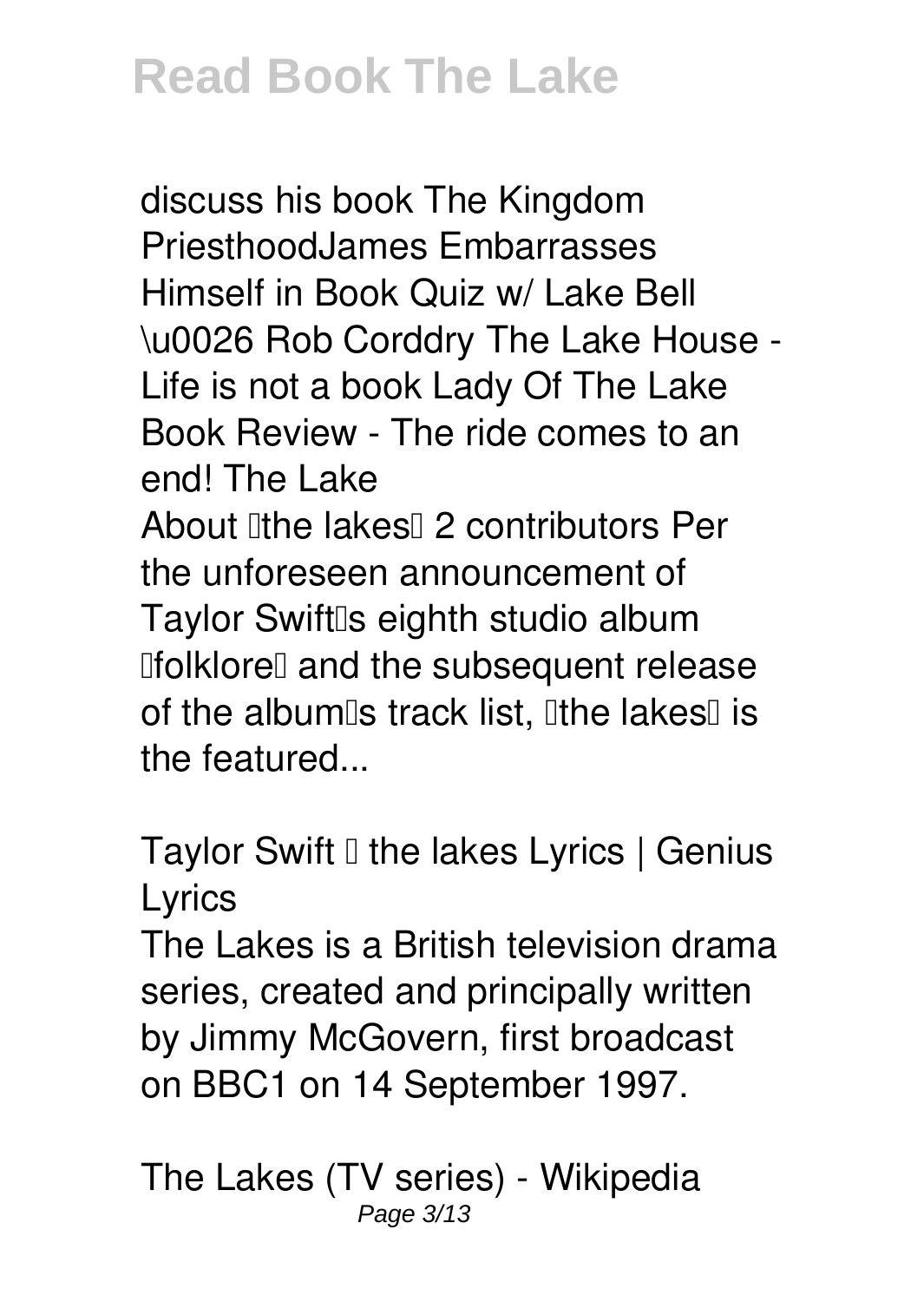Visit the Lake District Cumbria, a place where the beauty of the landscape combines with the best quality accommodation, food and drink and things to do. Search for Lake District hotels, bed and breakfast, cottages campsites and glamping. Lake District romantic breaks and weddings.

**Welcome to the Lake District, Cumbria - Visit Lake District**

In The Lake Resort, the #1 resort in Vilamoura based on real guest reviews on Booking.com and TripAdvisor, you can choose to have a delightful experience. Imagine yourself in a spectacular and warming place with a privileged location a few steps away from Falésia beach, the marina and five world-class golf courses.

**The Lake Spa Resort II Best 5 stars** Page 4/13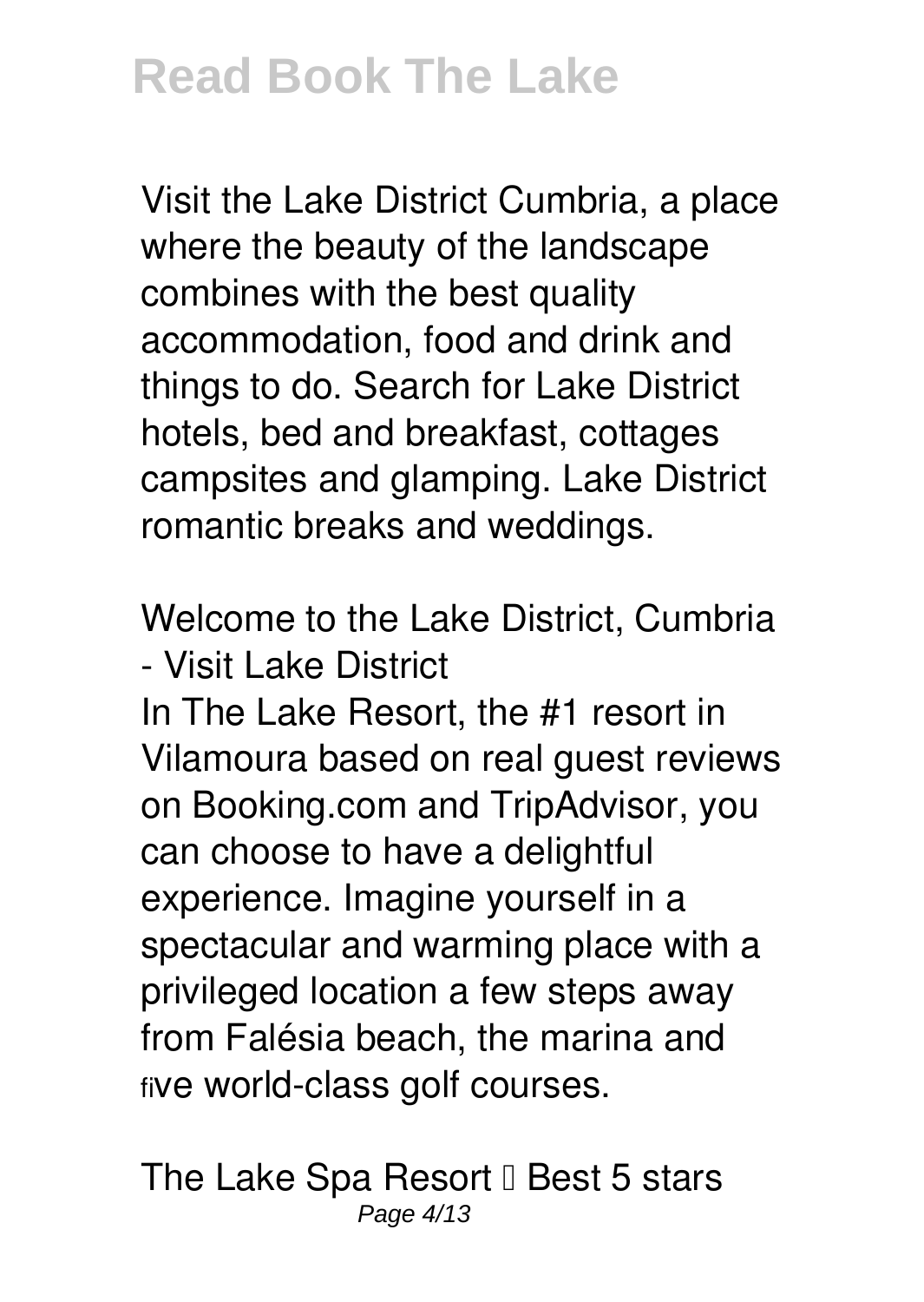**hotel Algarve, Portugal** Created by Jane Campion, Gerard Lee. With Elisabeth Moss, David Wenham, Peter Mullan, Thomas M. Wright. Obsessed with the disappearance of a 12-year-old pregnant girl near a freezing lake in New Zealand, a brave detective will find herself up against small-town secrets and a side of herself that was meticulously kept at bay.

**Top of the Lake (TV Series 2013–2017) - IMDb** The lake runs from Brandon Mews to Gilbert House, where it falls over a weir to a lower level under the bridge, and flows on towards the City of London School, where it turns south, under the school, and then east and west between St Giles<sup>[]</sup> Church and the Roman Wall to the Postern. Water Page 5/13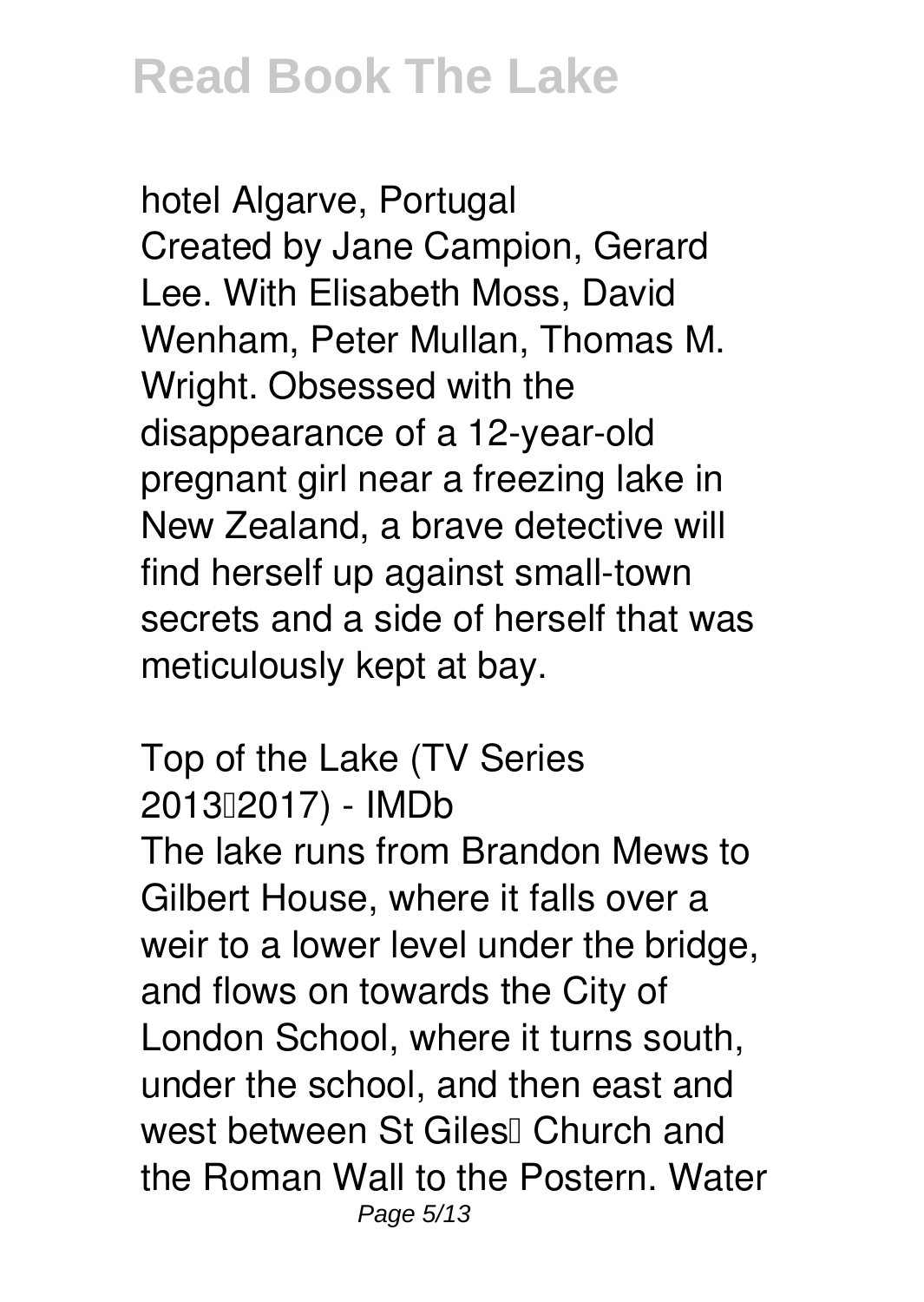enters in a cascade from Brandon Mews and from fountains in front of the Arts Centre and is recycled from ...

**The Water | Barbican Living** Rigoletto on the Lake (12A) We are a Covid-secure venue, so the new tier 2 guidance still allows us to remain open and continue with our planned activity. Find out more. Rigoletto on the Lake (12A) Afternoon Arts. Thu 23 Apr 2020, 14:00, Barbican Cinema 3. Checking availability... On-sale dates. On-sale to members: 10am, Thu 12 Mar. On-sale to general public: 10am, Fri 13 Mar. Giuseppe Verdi ...

**Rigoletto on the Lake (12A) | Barbican** Discover. Explore. Inspire. England's largest National Park, the Lake District is home to Scafell Pike - its highest mountain, Wastwater - its deepest lake Page 6/13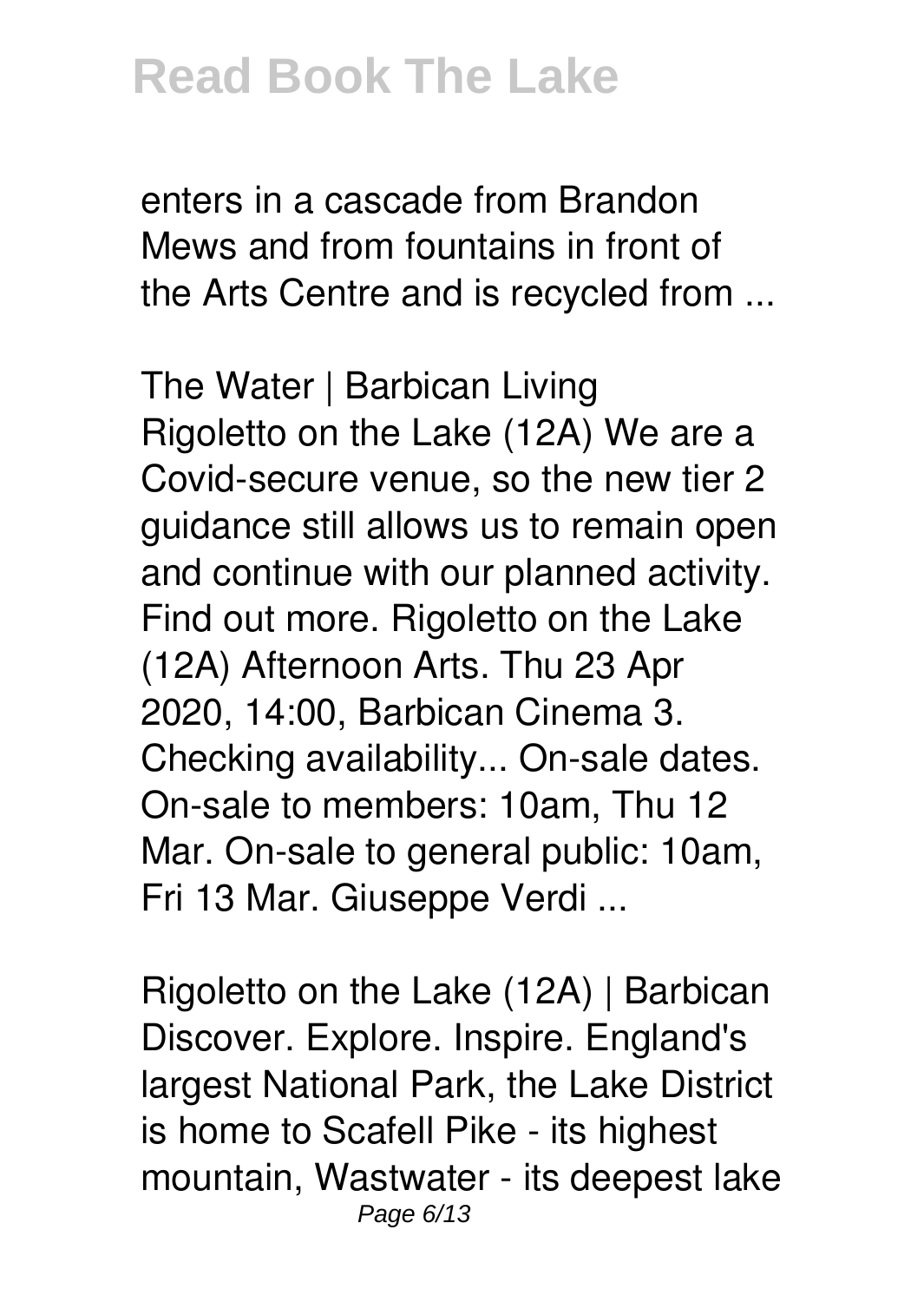and thriving communities like Keswick and Bowness-on-Windermere. Visit the official Lake District National Park website here.

**Home : Lake District National Park** Sat on the banks of our lakes and the River Irfon, near Builth Wells in Wales, our privately-owned, luxurious country house hotel and spa, affords a complete retreat, where your only distraction is the sheer beauty of all you survey: from the tumbling river; the heron fishing the lakes; the glorious birdsong and the distant taptapping of our resident woodpeckers! About us. Spa Treatments. We ...

**Lake Country House Hotel - Manor House Hotel in Wales** The Lakes practises holistic whisky making, with the whiskymaker at the Page 7/13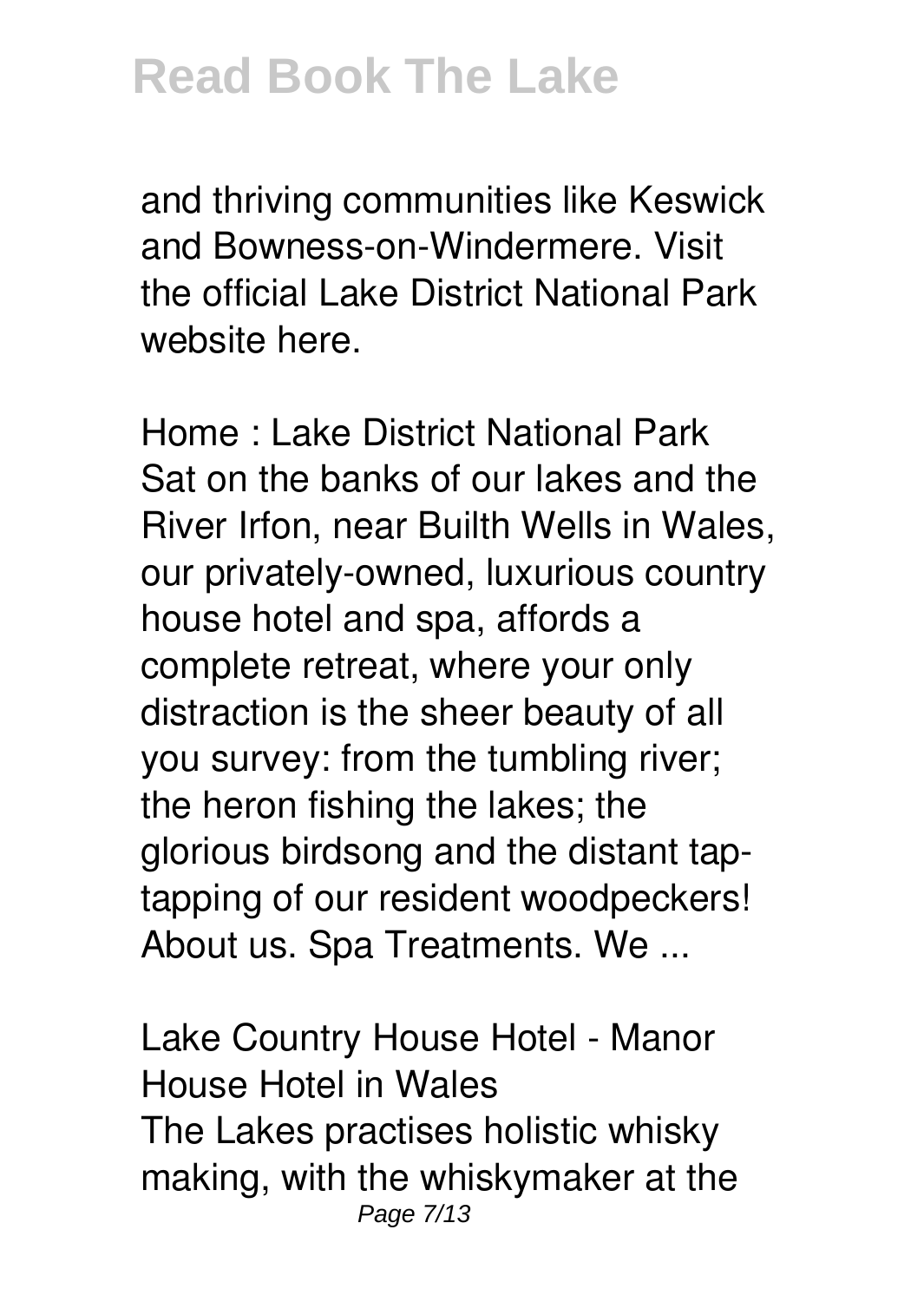helm throughout the journey through the distillery and beyond. His singleminded focus at every stage provides continuity of character; our assurance that every flavour possibility is achieved. watch our whisky story

**The Lakes Distillery | The nature of our art is whisky**

The Barbican Estate is a residential complex of around 2,000 flats, maisonettes, and houses within the City of London in Central London, in an area once devastated by World War II bombings and densely populated by financial institutions. Originally built as rental housing for middle and upper-middle class professionals, it remains to this day an upmarket residential estate.

**Barbican Estate - Wikipedia** Page 8/13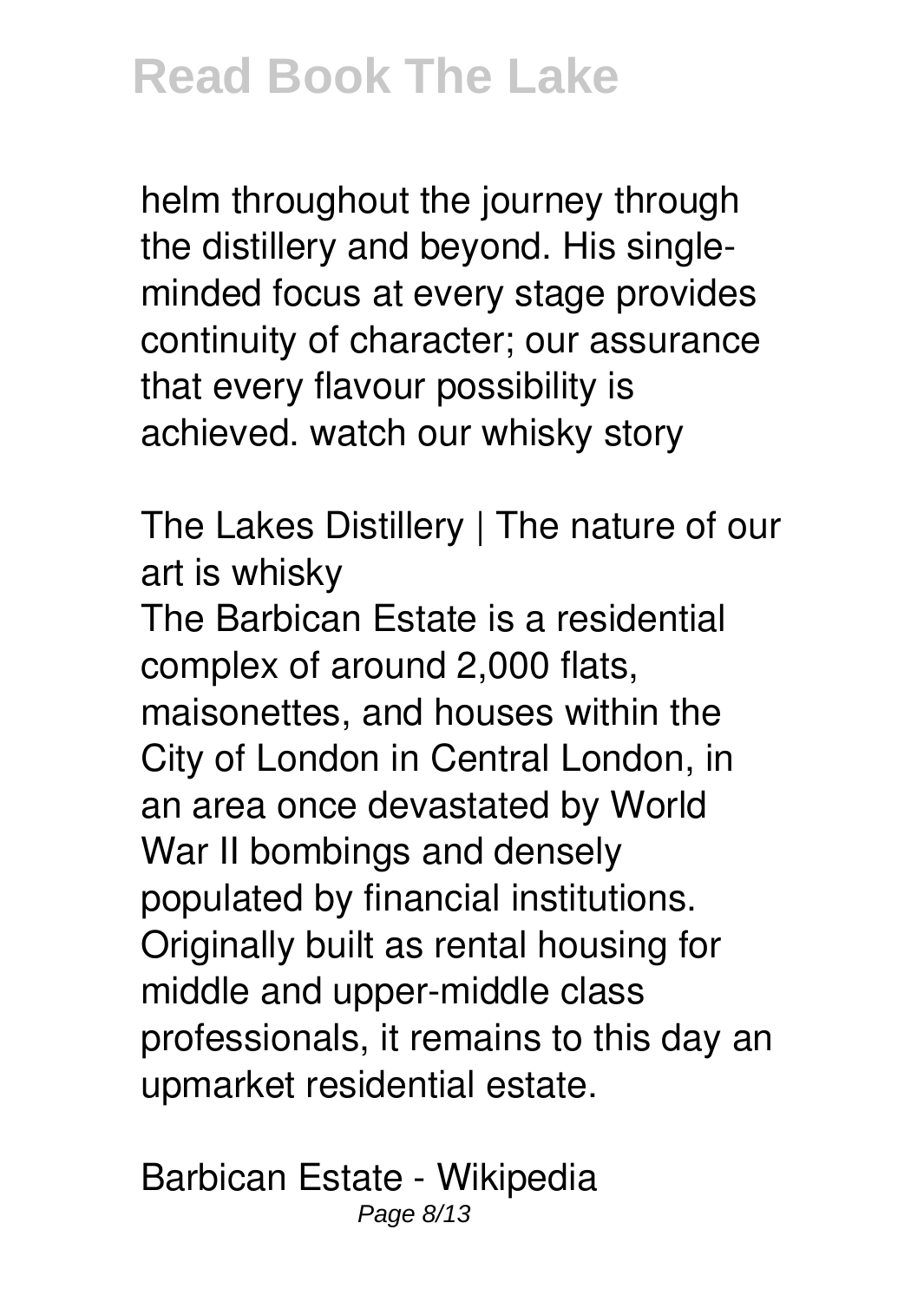Sculpture by the Lakes is a safe place to take daily exercise with a stroll in the garden. We are taking all necessary precautions to safeguard the welfare of our staff and visitors but some of the challenges ahead are down to us as individuals  $\mathbb I$  our judgment and our common sense. Social distancing and hygiene are of the utmost importance so please bring hand sanitiser with you \*We want to ...

#### **Sculpture by the Lakes**

The Lake at Barston is a 250 seat Restaurant and conference centre and is available for Lunch or Dinner or to hire for private functions, conferences and weddings. The stunning views over the 21 acre Barston Lake, the West Midlands Golf Club and the surrounding countryside, along with excellent food and service make it the Page 9/13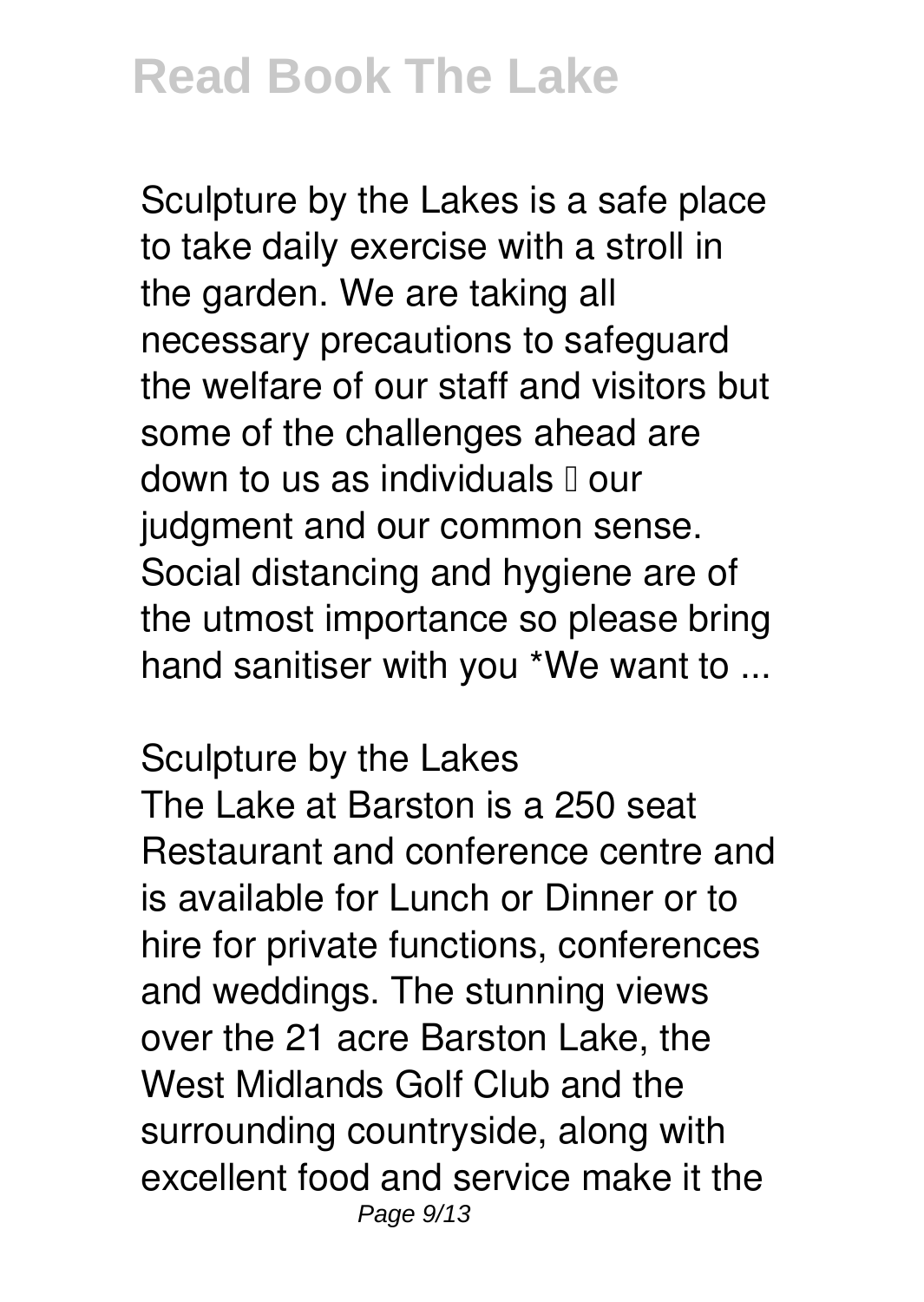ideal venue for your special occasion. We also have other sites: www...

**Function Rooms In Birmingham - Available For A Range Of Events** The Inn on the Lake is the perfect Lake District wedding venue set in 15 acres of landscaped grounds with sweeping lawns to the Ullswater lakeshore. We have stunning suites, ideal for an intimate ceremony, larger wedding parties or evening events and a stunning Lakeside Gazebo. This really is one of the finest wedding venues in the Lake District.

**Leading Ullswater Hotel - 4 star Luxury Lake District ...**

There are all sorts of self-catering accommodation spread the length and breadth of England. From cosy log cabins tucked away under forest Page 10/13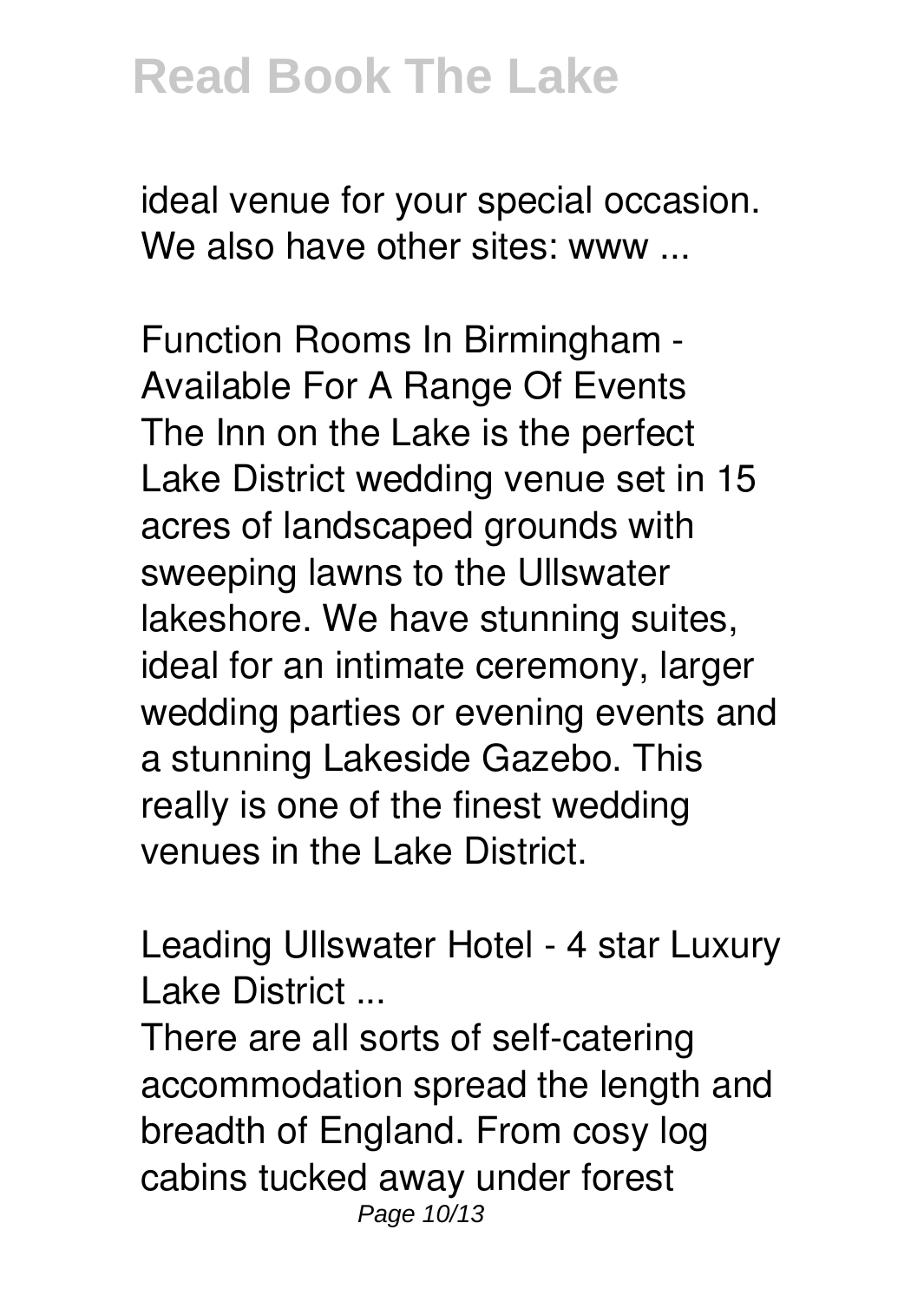canopies to gorgeous Regency apartments in the heart of bustling metropolises and self-catering cottages, therells a host of homesaway-from-home to choose from. It is a great opportunity to really explore a place from your own private retreat.

**Self Catering Accommodation & Self Catering Cottages ...**

The UK's largest UNESCO World Heritage site - Lake District National Park is full of places to visit, beautiful scenery, lakes and mountains, wonderful food, country pubs, pretty villages, lake cruises and boat hire. In fact there is so much to do that you may not have time to fit it all in!

**Lake District Cottages in the Heart of the Lakes | Holiday ...** Max Out in the Lake District. 126K Page 11/13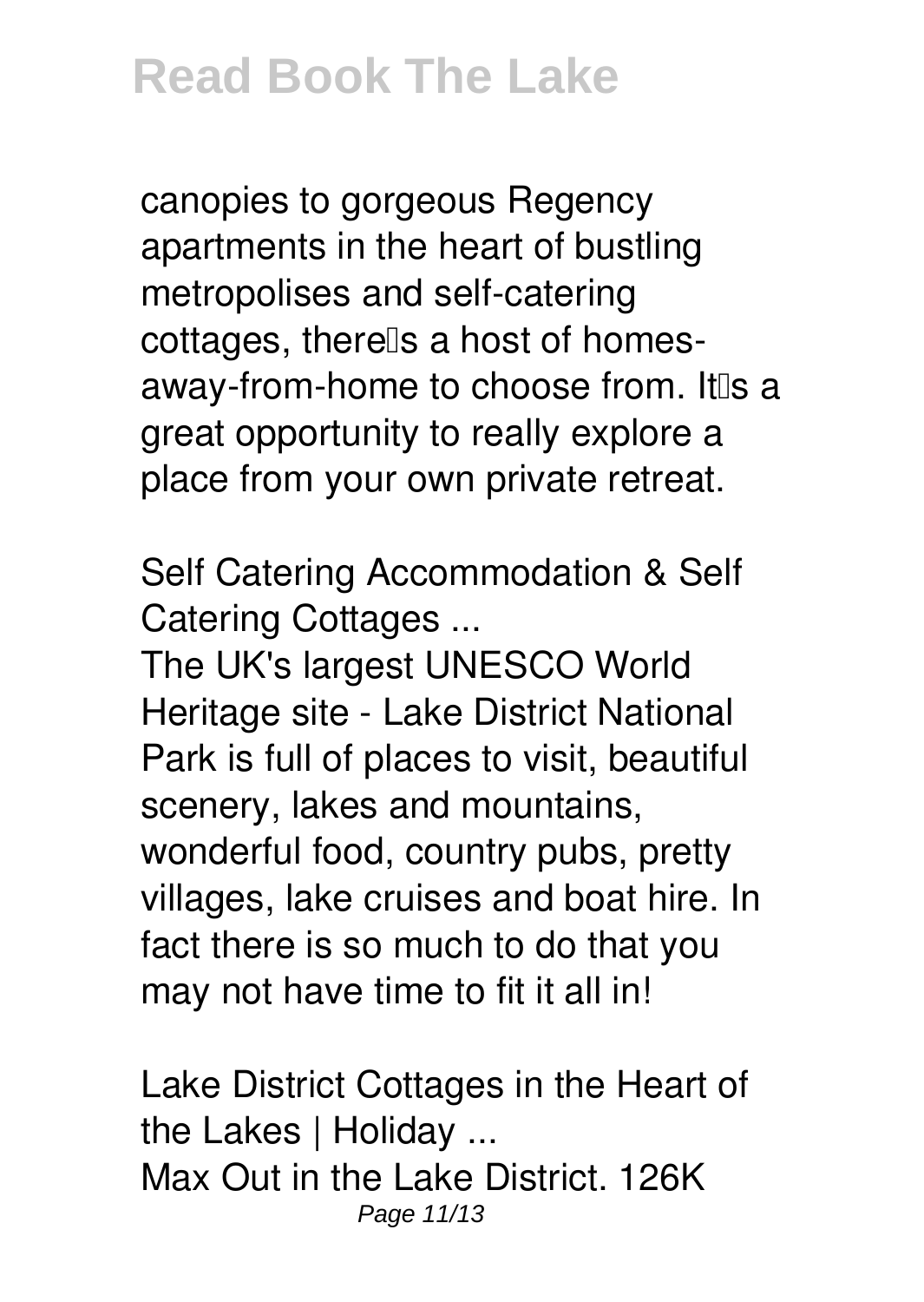likes. Max, Paddy and Harry are multi award winning Canine Ambassadors to Keswick The Lake District. We raise funds for charities like the PDSA and Mind. We raise...

**Max Out in the Lake District - Home | Facebook**

The Lakes by Yoo is a private estate of second homes & luxury villas in the Cotswolds. Own or rent a luxury lakefront or woodland property. Learn more here.

**The Lakes By Yoo | Own or Rent An Idyllic Cotswolds Retreat** The Lake Resort Hotel is located a 20-minute drive from Albufeira. A shuttle service to the Vilamoura golf courses within 1.2 mi is available upon request. This is our guests' favorite part of Vilamoura, according to Page 12/13